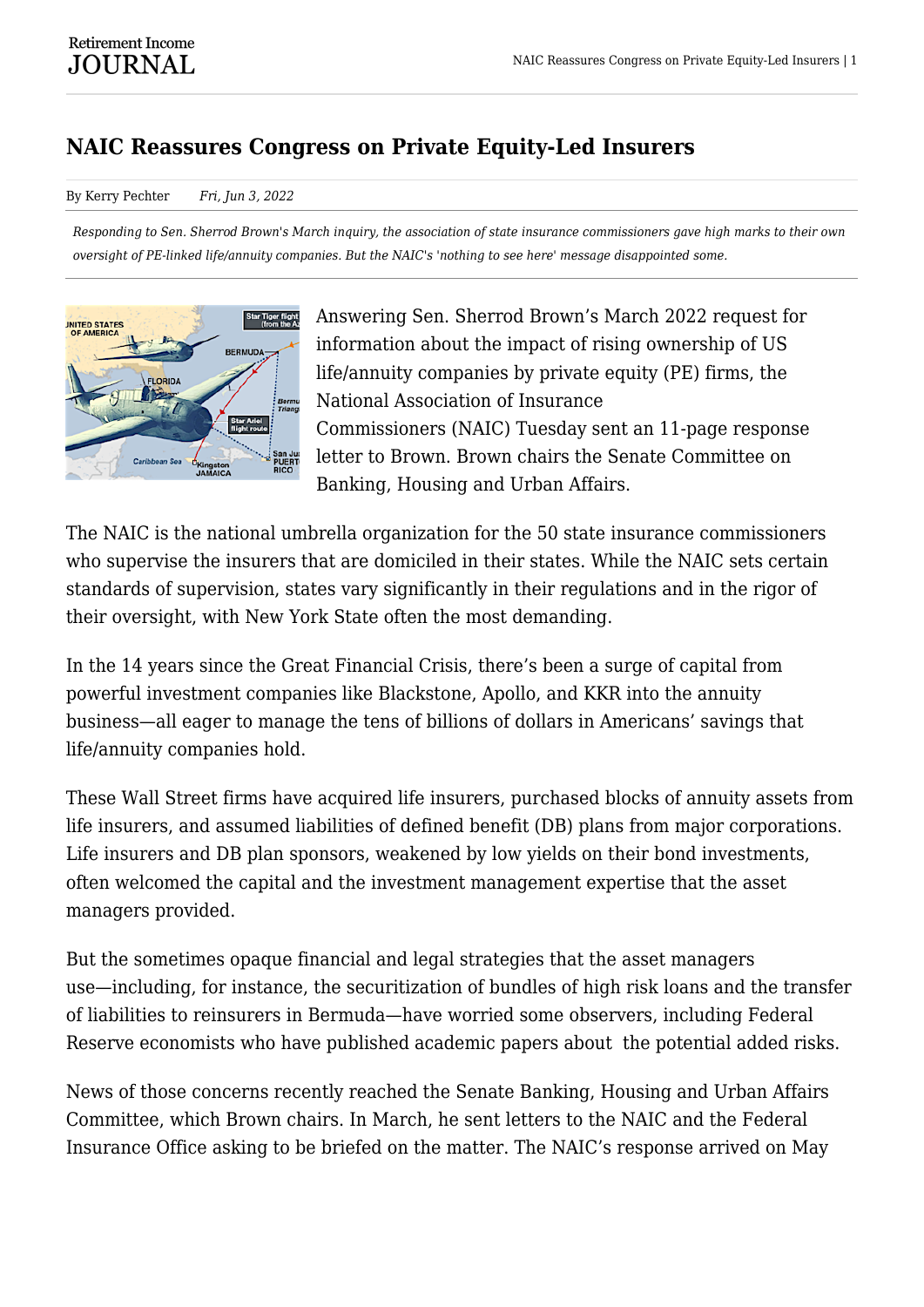31, the deadline requested by Brown.

The NAIC replied, accurately, that it has been tracking the PE firms' influence in the life/annuity business. In its Tuesday letter to Brown, the NAIC met Brown's inquiry with assurances that, in effect, there is nothing problematic about PE investment in the life/annuity industry that the commissioners aren't already addressing or aren't capable of properly regulating.

"State insurance regulators are fully capable of assessing and managing the risks of these insurers, and there is nothing PE firms add to the playing field that changes this fact. It should provide you and the public comfort to know the state insurance regulatory system has already been working on many of the concerns that you and others have highlighted, and we possess the tools and resources to address these issues," the letter said.

NAIC CEO Michael F. Consedine, president Dean L. Cameron of Idaho and three NAIC officials signed the letter. It focuses on life/annuity company solvency as the core issue.

The question is whether PE-led life insurers, in search of yields that the Fed's low interestrate policy has denied them, are over-investing in risky assets that could make a life insurer fail during some future financial crisis. Such failures would threaten the retirement security of millions of Americans.

The risky assets include collateralized loan obligations (CLOs), which resemble the collateralized debt obligations (CDOs) at the center of the 2008 financial crisis. The NAIC letter to Brown conceded, "Some CLOs can carry more credit or liquidity risk or have greater complexity, and as demand for CLOs has increased, there is a potential that underwriting will weaken."

But the NAIC sees no cause for alarm. "However, while the relative size of this asset class for the sector has been growing, it represents only 2.6% of total cash and invested assets at year-end 2020, and most of the investments held by the industry are of a higher quality. The NAIC has performed multi-scenario stress tests on industry CLO portfolios and closely monitors their performance."

But some followers of these matters were rankled by what they perceived as the letter's "nothing to see here" tone.

"The response is certainly no surprise," said Tom Gober, a Virginia-based forensic accountant who has documented the tens of billions of dollars of annuity liabilities that a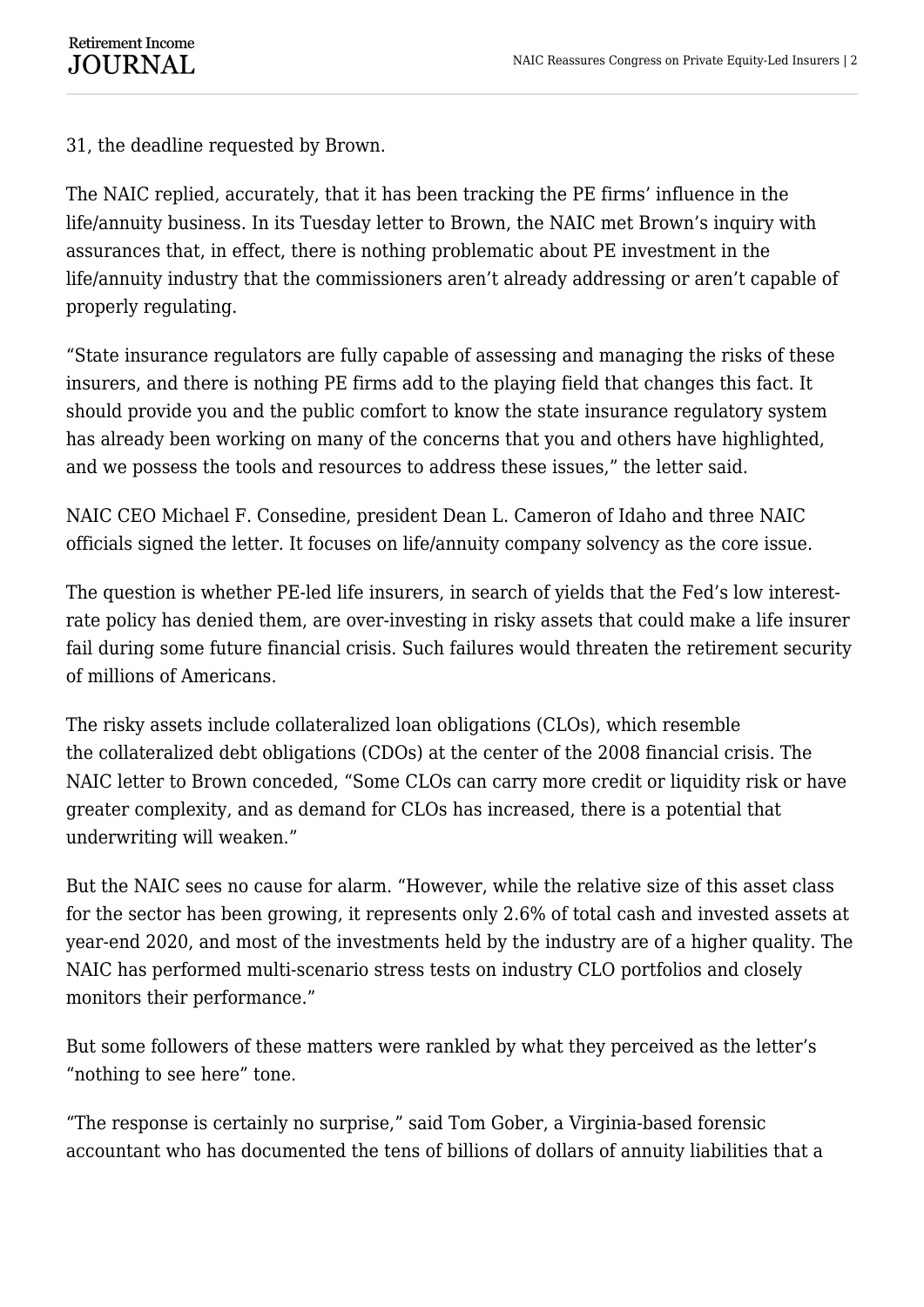handful of PE-led annuity issuers have reinsured offshore, often with affiliated reinsurers. "The NAIC's leaders apparently huddled around and threw a bunch of points at Brown that, in a vacuum, sound fine. But when you are familiar with the details, the letter is mainly fluff, and grossly inadequate.

"For instance, the letter said that collateralized loan obligations equal only 2% of the life/annuity industry's *total assets*," he added. "If you quoted CLO exposure as a percentage of the private equity-led companies' *surplus*, it would knock Sen. Brown's socks off." The surplus is the difference between the currrent market value of an insurance company's investments and the estimated present value of what it owes policyholders.

Gober, in collaboration with Pittsburgh-area insurance agent Matt Zagula, created a "Transparency, Surplus and Riskier Assets" (TSR) rating system. So far, private equity-led firms tend to show the highest TSR ratios, which Gober and Zagula consider a red flag for annuity buyers.

The letter's reassurances have already been interpreted as a polite rebuff to potential federal encroachment on the states' regulatory turf. A headline the online trade publication, said, "NAIC Rejects Need for Federal Help with Private Equity-Owned Life Insurers."

The turf battle over state versus federal regulation of insurance has a long history. In 1944, the Supreme Court ruled that the insurance industry, long regulated by the states, was appropriate for federal regulation under the commerce clause. But the industry rebelled, and the NAIC proposed a compromise, which was tweaked into the McCarran-Ferguson Act of 1945.

The Act permitted the individual states to regulate the "business of insurance" within their borders. Crucially, the law also gave insurance companies exemption from federal anti-trust laws. But the act created some ambiguity by not defining the "business of insurance." The Dodd-Frank Act of 2010 created the Federal Insurance Office to monitor the insurance sector, but not to regulate it.

The line between the insurance business and the federally regulated investment business has never been well-defined, and it is arguably even less so today. Many former mutual insurance companies have converted to federally regulated stock companies. Waves of mergers and acquisitions have concentrated the sales of life insurance and annuities within a group of giant financial services firms who do both insurance and investment business.

The line is particularly blurry in the arena where private equity-led or asset manager-led